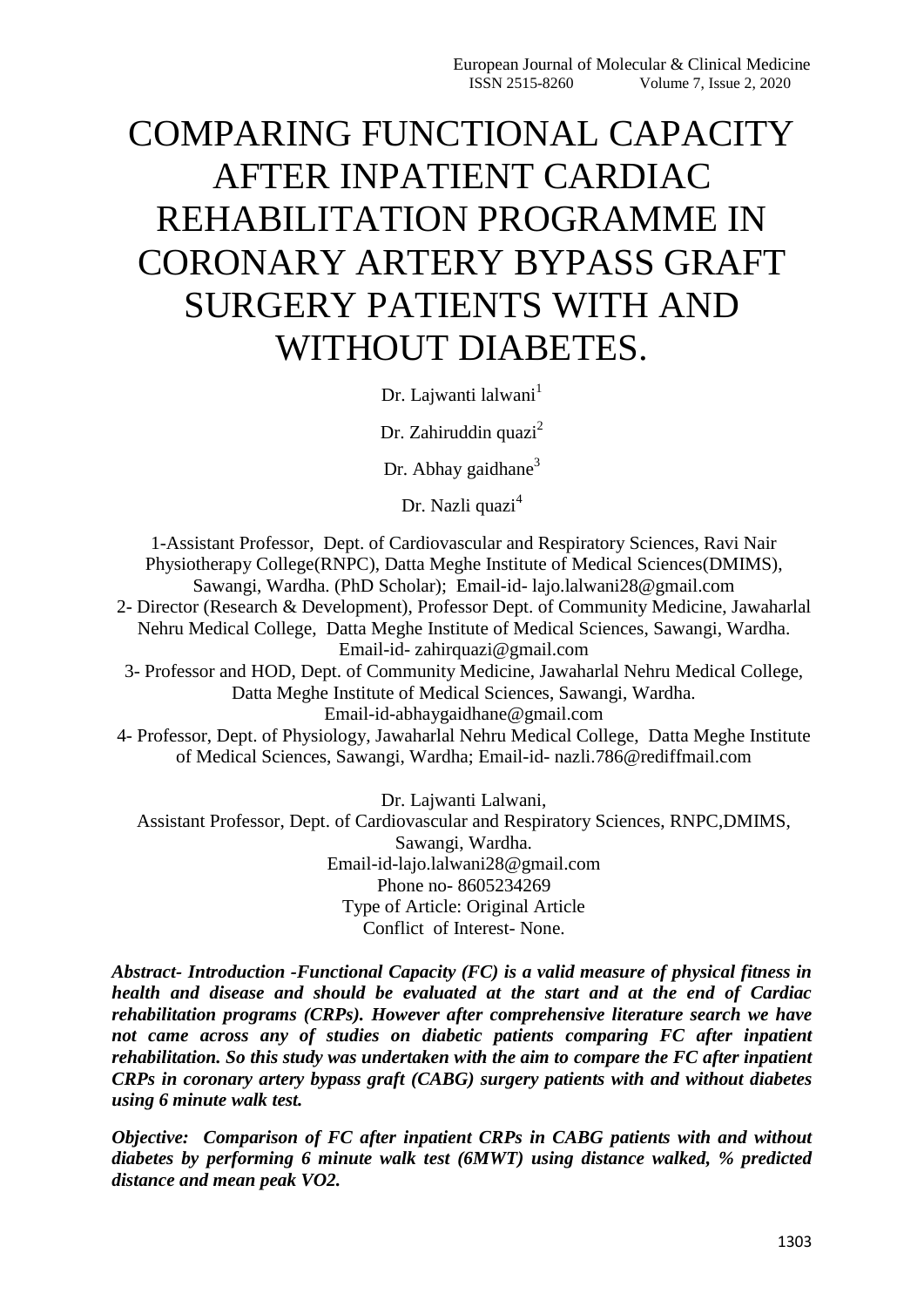*Methods and methodology: observational type of study conducted at tertiary care hospital, total of 32 subjects {Experimental group-16 in diabetes (DM) and Control group-16 in non-diabetes (non-DM)}. Stable CABG surgery patient were included. Exclusive criteria were graft taken from leg, lower leg amputation, unstable hemodynamic, Peripheral Vascular Diseases (PVD), BMI >30 kg/cm2 and Lower limb disability were excluded . FC using 6MWT was evaluated at the end of phase 1 CRP in both groups .6MWT was done using ATS guidelines.% predicted distance and mean peak VO2 calculated using equation.* 

*Result- The experimental group patients had statistically significantly less functional capacity as compared to the control group.*

*Conclusion- In experimental group i.e. DM Patients functional capacity is decreased after inpatient cardiac rehabilitation in CABG patients.*

#### **Introduction:**

Evaluation of functional capacity is one of the valid measure of physical fitness in healthy and in various disease patients (1). Patient's functional capacity can be assessed by performing various exercise tolerance tests (ETT) (2). 6 Minute walk test (6MWT) is easy, natural and non-invasive exercise tolerance test and is also reflection of daily activities (3). 6MWT is inexpensive and safe to assess the exercise capacity and is used for diagnostic, prognostic and to assess the effects of various treatment purpose.(2). It is one of the, simple assessment tools that is Cost effective and is beneficial to patients with chronic diseases such as diabetes and to physicians. (1). Average peak oxygen uptake or average peak aerobic capacity can be calculated using 6 MWT. Thus Prescription of various exercise therapy, monitoring exercises and measuring clinical improvement can be done by assessing the functional capacity of patients with diabetics. (1)

Cardiac rehabilitation programs (CRPs) are team approach from various disciplinary that focuses on patients with various cardiac diseases to improve and maintain their maximum physical capacities, improve Quality of life (QOL) and prevent psychosocial problems. (4) CR is indicated for patients after myocardial infarction , heart failure, revascularization surgeries, valve replacement surgeries, pacemaker, implantable and cardioverterdefibrillators.(5) As per European and American guidelines CRPs is includes various phases either three or four phases, respectively. The CR starts with admission of patients in nonoperated case and immediately after surgery in operated patients and the ends when the patient is fully responsible and is capable of maintaining the independent responsibility and the QOL.(4)

Phase 1 of CR also known as hospital phase in CABG patients begins immediately after surgery and ends with the discharge of the patient .The phase 1 of CR aims at minimizing the postoperative complications and early mobility of patients to improve overall wellbeing and early resumptions of their ADLS (6).Pre discharge 6MWT is done for appropriate recommendation regarding physical activity. The 6MWD corresponds to daily or functional activities regulation of walking time in home based CR( phase 2) can be done using 6 MWD.( 7)Functional capacity evaluation during cardiac rehabilitation is done to evaluate the progression or treatment effects . Various studies had demonstrated that 6 MWD depends on age, gender, presence of comorbidities such as diabetes , type of surgery and other factors .(3)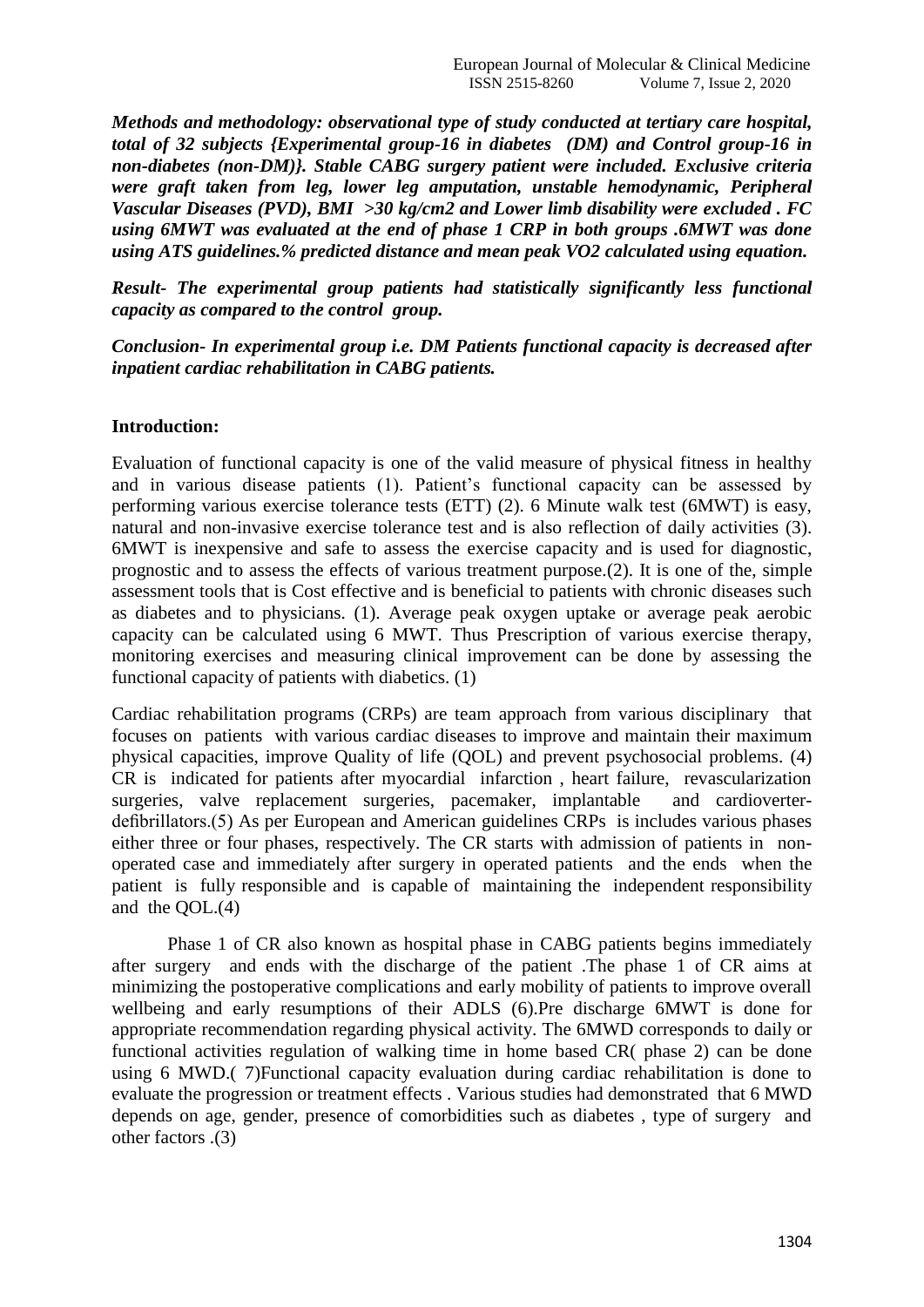In diabetic patient one of the major cause of death and morbidity is Coronary artery disease .(2). Risk of cardiovascular disease is 2-4 times more in Diabetes Patients even after adjusting other cardiovascular risk factor diabetics doubles the mortality associated with cardiovascular events(8).High prevalence of cardiac risk factor is observed in patients with diabetic enrolled for CR as compared to no diabetes patients.(9) so diabetic patient should be evaluated at periodic interval during CR for progression and monitoring so the study was undertaken with the aim of to compare the FC after inpatient CRPs in CABG patients with and without diabetes using submaximal stress test .

#### **Methodology:**

The institutional ethical committee approved the study .A total of 32 participated {Experimental group -16 in diabetes group(DM) and Control group-16 in non-diabetes (non DM )}.stable CABG surgery patient completed phase 1 of cardiac rehabilitation were included. Patients having diabetes were grouped in diabetic group and those without diabetes into non diabetes group were enrolled. Exclusive criteria were graft taken from leg, lower leg amputation, unstable hemodynamic, PVD, BMI >30 kg/cm2 and Lower limb disability were exclude .observational type of study with Duration of the study  $-3$  month and 6 MWT was performed at the end of phase 1 of cardiac rehabilitation. Phase 1 of cardiac rehabilitation includes breathing exercises, mobilization , risk modification and physical activity with exercise prescription depends on intensity was Perceived Exertion Below 13 (scale 6-20) or HR+30 BPM, DURATION SESSION FOR 3-5 MIN with total 20 min ,freq- 3-4 times per day (1-3 day)& 2 times after 4 th day .progression and control of intensity are subjective (6)

6 minute walk test (6MWT) protocol-test was performed as per ATS guidelines. A 15 minutes rest period was given to the patient before the start of 6MWT. Patients were explained about the 6MWT in a language that they understood. Patient's usual medicines were continued. The test was conducted in CVTS department. The walking straight corridor was 10 m in length. Marking were done at every 2 m distance. The end points of 10 metre were marked with a cone for turning purpose. A red colour tape was marked at both the ends of 10 metre pathway.

Patients were rested in a well-supported chair, near start point, for around 12-15 minutes. Basal parameters i.e. heart rate, blood pressure respiratory rate and rate of perceived exertion were recorded.

1. Then patient was made to walk so that they cover maximum distance in six minutes along 10 metre pathway with their self-selected pace. Instruction to the patient were given to report any discomfort, pain in chest, breathlessness, cramps in leg, walking unsteadily , sweating, pale appearance and allowed to stop if any of this symptoms produced. After Completion of the test immediately , the post-test parameters and total distance walked by the patient was recorded. 6 minute walk distance MWD was analyzed by multiplying number of laps x 20 meters + final partial lap distance. Monitoring was done till all the parameters recovered to normal. (10)

 6 minute walk test was conducted baseline parameters were recorded and posttest parameters were recorded and distance was noted and percent prediction and mean peak oxygen uptake was calculated using equation (11).

Mean peak oxygen uptake "( mean peak VO2 )=4.948+0.023(6MWD)" as per Ross RM et al.

This equation can also be utilize for comparing the average peak aerobic capacity of patients with different diseases.(11)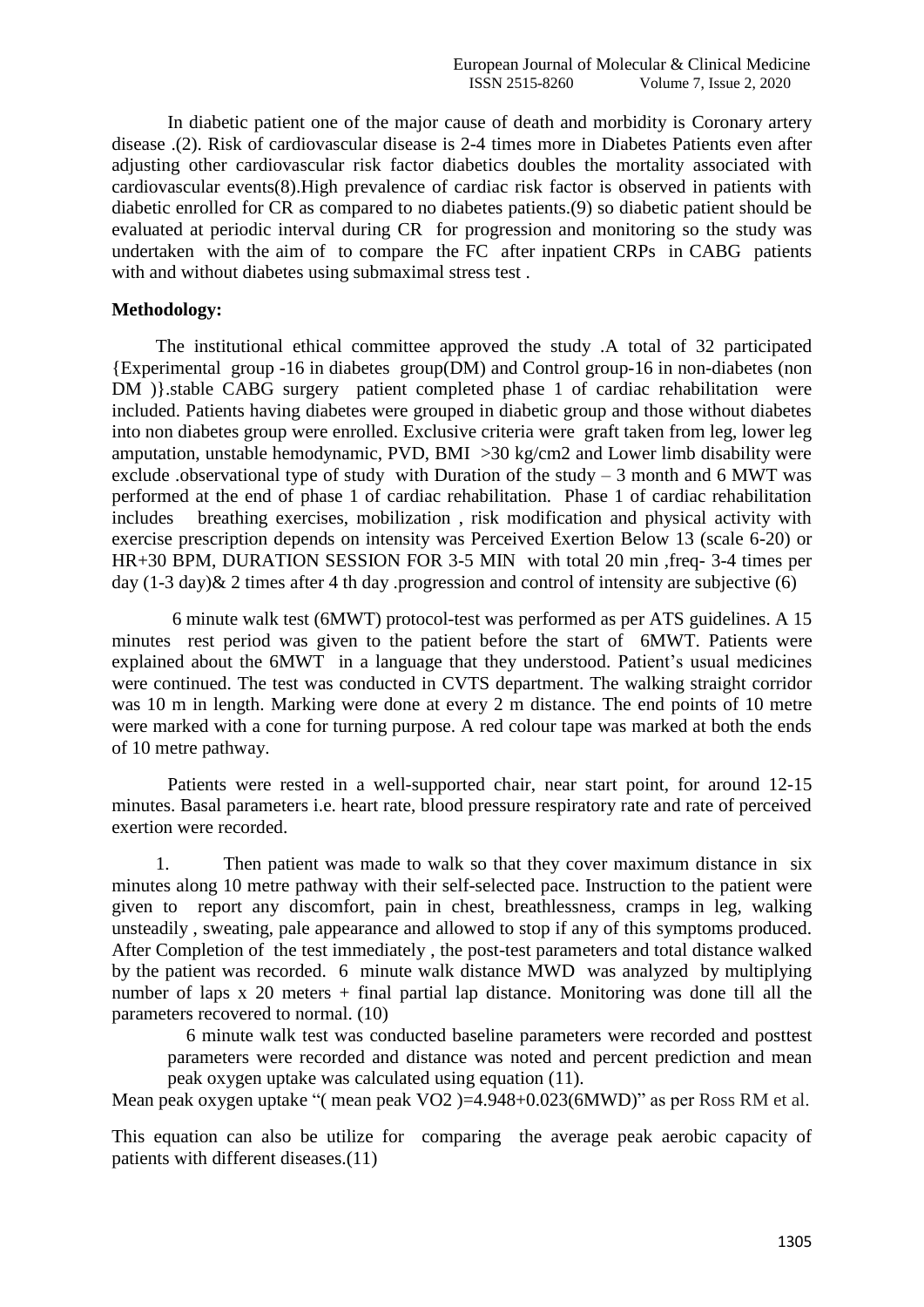The data was subjected to statistical analysis

## **Results:**

## **Table 1**

Shows Demographic data of subjects in Control and Experimental group

| Variables | Experimental group | Control group     | P values |
|-----------|--------------------|-------------------|----------|
|           | Mean $\pm SD$      | Mean $\pm SD$     |          |
| Age       | $61.31 \pm 6.97$   | $60.625 \pm 6.39$ | 0.77     |
| Height    | $161.56 \pm 7.42$  | $161.75 \pm 7.13$ | 0.94     |
| Weight    | $62.56 \pm 8.57$   | $63.25 \pm 6.60$  | 0.80     |

Interpretation: No statistically significant difference in mean age, mean height and mean weight in between two groups

**Table 2-**Shows comparison of gender wise Distribution between Experimental and control groups .

| Gender | Experimental group | Control group |
|--------|--------------------|---------------|
| Male   | 9(56.25%)          | $8(50\%)$     |
| Female | 7(43.75%)          | $8(50\%)$     |
| Total  | $16((100\%)$       | $16(100\%)$   |

No statistically significant difference in gender wise distribution between both groups . Thus gender distributions were matching at baselines.

**Table 3 –** distances walked during 6 MWT in Control and Experimental groups

| Distances (metres) | Experimental group | Control group |
|--------------------|--------------------|---------------|
| 100-200            |                    |               |
| 201-300            |                    |               |
| 301-400            |                    |               |
| 401-500            |                    |               |
| 500-600            |                    |               |
|                    |                    |               |

Interpretation –distance walked in Experimental group was less as compared to Control group.

**Table 4** –Comparing distance walked, % predicted distance and Mean peak VO2 in Control and Experimental groups.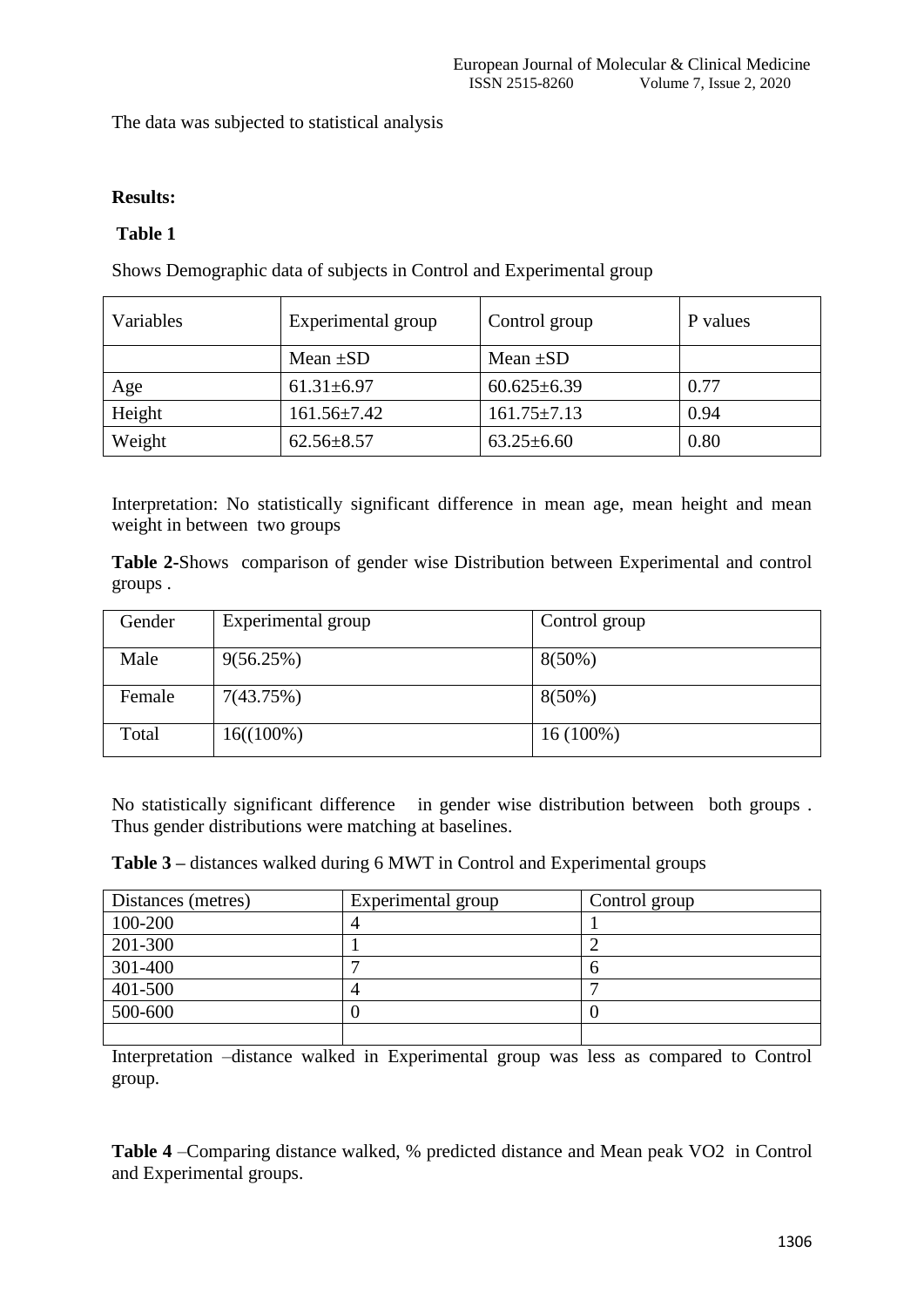| Parametres            | Experimental        | Control group    | P value |
|-----------------------|---------------------|------------------|---------|
|                       | group               |                  |         |
|                       | $Mean \pm SD$       | $Mean+SD$        |         |
| Distance walked       | $312.62 \pm 108.99$ | 381.81±77.3134   | 0.047   |
| (functional capacity) |                     |                  |         |
| % predicted distance  | $61.46 \pm 22.84$   | 75.44±11.99      | 0.038   |
| VO2<br>Mean<br>peak   | $12.13 \pm 2.50$    | $13.72 \pm 1.77$ | 0.047   |
| (ml/kg/min)           |                     |                  |         |

Interpretation –There is statically significant difference between Experimental group and Control group in mean distanced walked, % predicted distance walked and mean peak VO2

#### **Discussion** –

The study was conducted to compare the FC after Inpatient cardiac rehabilitation programme in CABG patients with and without diabetes using 6 minute walk tests. Study showed that mean distanced walked, % predicted distance walked and mean peak VO2 was statically significantly reduced in DM group as compared to non DM group.

Thus we have not came across any of the studies after phase 1 of CR so our results cannot be comparable with other studies but probable reason for decreased functional capacity may be related to previous activity levels of diabetic patients , number of other existing underlying pathology or co morbidities(neuropathy, hypertension, obesity autonomic dysfunction), low motivation for exercise, easy fatigability as mostly exercise intensity in phase 1 CR depends on self-perceived exertion , unhealthy lifestyle leading to reduced functional capacity .(1)

Most of the patient in DM group reported high rate of perceived exertion after completion of 6MWT test. Statically analysis of this parameter was not done but increased dyspnoea levels may be due to previous sedentary lifestyle or pathophysiology of DM .

Lower functional exercise capacity is observed in Experimental group patients as compared with Control group patients as assessed by mean peak oxygen uptake i.e average peak aerobic capacity. The probable reason for decreased Exercise capacity in Experimental group patients are related to many causes, such as decrease in myocardial perfusion, altered mitochondrial function, resistance to insulin, dysfunction of endothelial, and decreased tissue hemoglobin oxygen saturation,.(12).

Various previous studies also reported one of the determinant of oxygen uptake in patients with DM during exercise is peripheral mechanism and ability of skeletal muscles to extract oxygen for exercising. Presence of vascular dysfunction causing impaired vasodilation during exercise results in decreased exercise capacity in type 2 DM patient .(13)

Decrease in exercise capacity may be associated with poor glucose metabolism in DM patients . expression of GLUT4 -The transporter protein at the plasma membrane is related to skeletal muscle fibre volume.in DM patients .Increased stiffness of large conduit vessel is related to Poor glycemic control . Aortic compliance plays an essential part by the modulation of coronary blood flow thus affecting the myocardial work capacity and resulting in reduced exercise capacity. Reduction in functional exercise capacity in type 2 DM is due to reduced perfusion of muscles at cellular level results in decreased ability to utilize oxygen by the body for carrying out various activities. Thus decreased ability of skeletal muscle to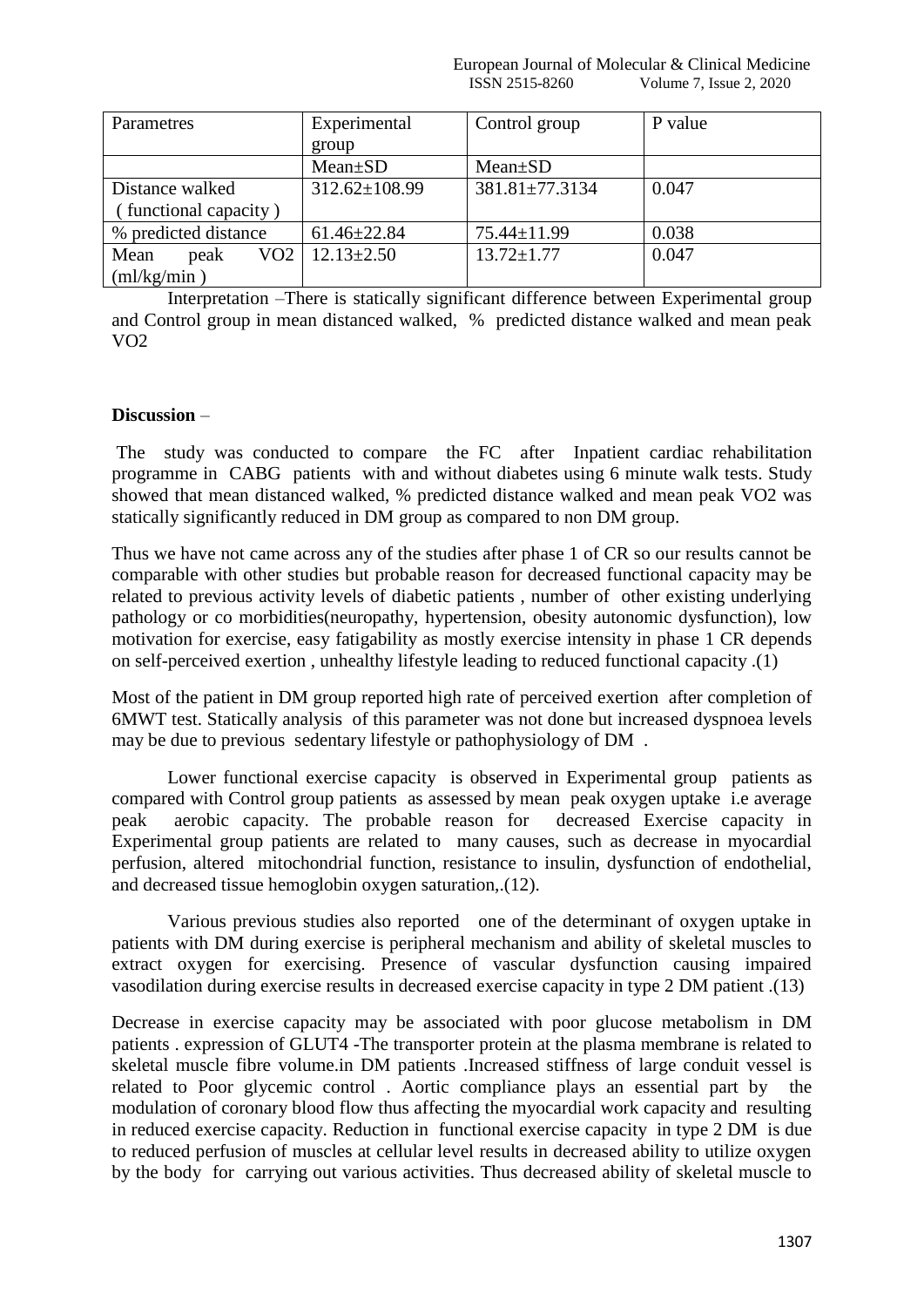utilize oxygen is one of the major limitation to exercise and for reduced distance in diabetic patients (13).

Studies had shown that exercise intolerance is seen in T2DM patients with Chronotropic Incompetence during exercise leading to ,a decreased quality of life and resulting in reduction in motivation to exercise. Reduction in motivation to exercise, results sedentary lifestyle ,leading to increasing of various cardiovascular disease risk factors such as obesity , hypertension etc a vicious cycle develops which increases the risk factors and associated exercise intolerance. Exercise training results in modulating the balance of sympathetic and parasympathetic tone at rest and during exercise resulting in Improvement in exercise related chronotropic responses. baroreceptor sensitivity and HR variability are affected positively with exercise .(14)

A study conducted by Sofia Toste concluded that at the completion of outpatient CRPs that both diabetes and non- diabetic groups responded similar in all the risk factors and evaluation of functional capacity which was statistically observed. The study also stated that functional capacity before start of phase 2 was less in diabetic group but latter improvement was seen. This is in accordance to our study were functional capacity is decreased at the end of phase 1 and i.e. before the start of phase 2.(8)

A study conducted by Mitchell St. Clair and concluded that significant benefit was seen in quality of life, weight reduction , exercise capacity , and modification of cardiac risk factors in Diabetics group ,but was less improvement when compared with no diabetics following CR. The factor for poorer improvement was non cardiac factors in diabetic group(9). Ray et al studied the effects of alirocumab on cardiovascular and metabolic outcomes after acute coronary syndrome in patients with or without diabetes (15). Similar studies on Alirocumab were reported by Jukema et al (16), Roe et al (17,18) and Steg et al (19). Bittner et al studied effect of alirocumab on lipoprotein(a) and cardiovascular risk after acute coronary syndrome (20). Goodman reflected on effects of alirocumab on cardiovascular events after coronary bypass surgery (21).

In other study in post MI after CR concluded that following acute MI, exercise capacity was lower in diabetic patients than did non-diabetic patients. After completing 8 week hospitalbased cardiac rehabilitation after acute MI, both groups resulted in same improvement in outcome measure , however Diabetes patients has less capacity than the non-DM patients. This is because before the start of CR patient with DM had already reduced exercise capacity.

## **Conclusion-**

Functional capacity as measured by 6MWT is statically significantly reduced in DM group as compared to non DM patients after phase 1 of cardiac rehabilitation. special attention should be given to this patients. So functional capacity evaluation and exercise training before CABG operation should be started to increase the functional exercise capacity to prevent various morbidities associated with diabetes. Special consideration should be given in such patients with co-morbidities during phase 1 rehabilitation and exercise limitation based on perceived exertion should not always be used . This patients also can have autonomic dysfunction so even HR to monitor exercise intensity is difficult. So due to this limitation we can start exercise training preoperatively to improve their functional capacity , improve autonomic dysfunction , also decrease the feeling of easy fatigability and to increase the adherence to exercise.

## **Limitations** –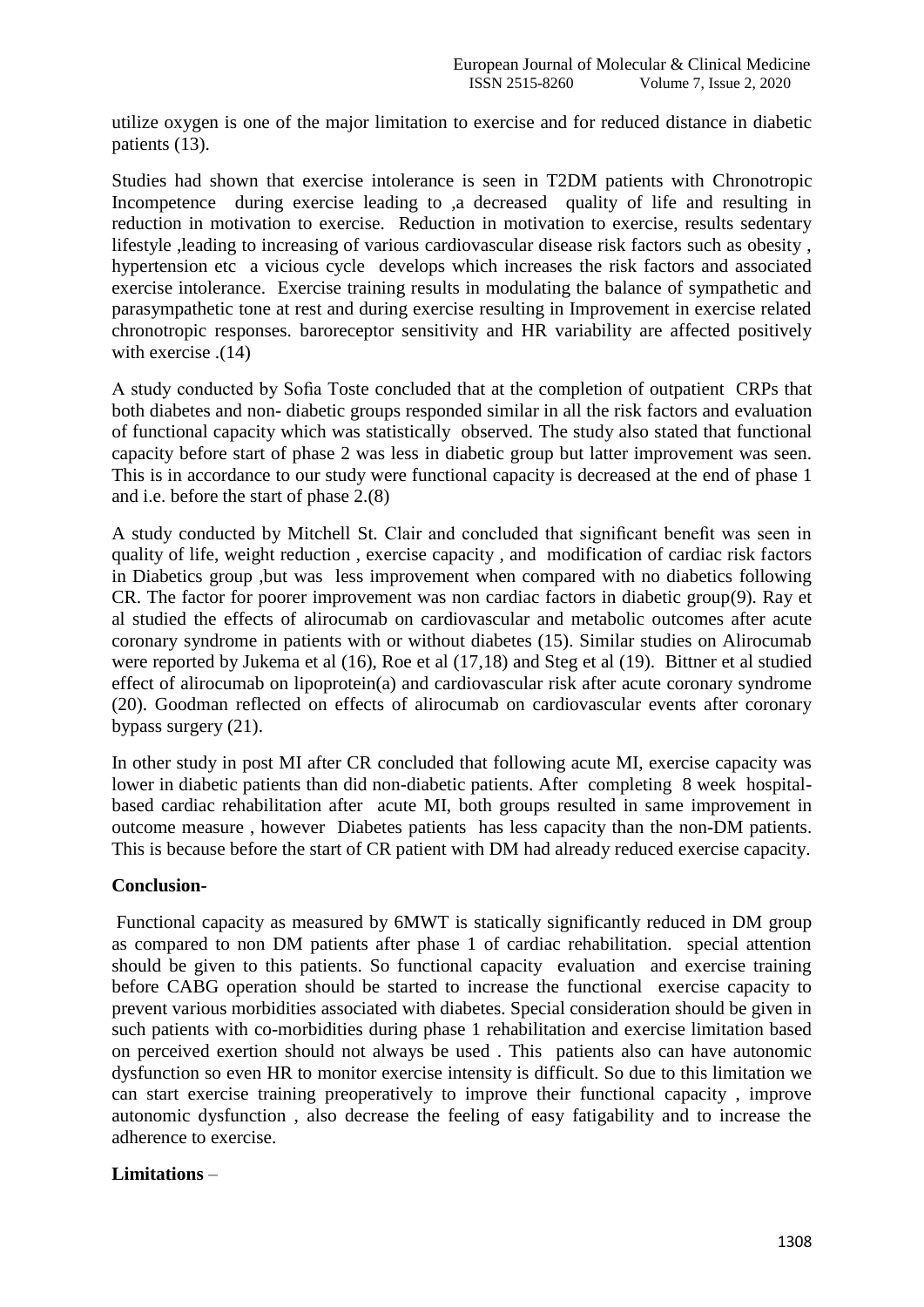- 1. The left ventricular diastolic dysfunction and functional capacity correlation was not studied in both the groups as left ventricular diastolic dysfunction is good indicator of functional capacity..
- 2. Preoperative functional capacity was not measured and correlated.

## **References:**

- [1] Awotidebe TO, Adedoyin RA, Yusuf AO, Mbada CE, Opiyo R, Maseko FC. Comparative functional exercise capacity of patients with type 2-diabetes and healthy controls: a case control study. The Pan African medical journal. 2014;19.
- [2] SATTAR A, NAQVI MA, ALI S. Comparison of Functional Capacity in Type 2 Diabetic and non-diabetic cases with respect to gender. Age.;46:8-97.
- [3] Fiorina C, Vizzardi E, Lorusso R, Maggio M, De Cicco G, Nodari S, Faggiano P, Dei Cas L. The 6-min walking test early after cardiac surgery. Reference values and the effects of rehabilitation programme. European Journal of Cardio-thoracic Surgery. 2007 Nov 1;32(5):724-9.
- [4] O'Sullivan SB, Schmitz TJ, Fulk G. Physical rehabilitation. FA Davis; 2019 Jan 25.
- [5] de la Cuerda RC, Diego IM, Martín JJ, Sánchez AM, Page JC. Cardiac rehabilitation programs and health-related quality of life. State of the art. Revista Española de Cardiología (English Edition). 2012 Jan 1;65(1):72-9.
- [6] de Macedo RM, Faria-Neto JR, Costantini CO, Casali D, Muller AP, Costantini CR, de Carvalho KA, Guarita-Souza LC. Phase I of cardiac rehabilitation: A new challenge for evidence based physiotherapy. World journal of cardiology. 2011 Jul 26;3(7):248.
- [7] Babu AS, Noone MS, Haneef M, Naryanan SM. Protocol-guided phase-1 cardiac rehabilitation in patients with ST-elevation myocardial infarction in a rural hospital. Heart views: the official journal of the Gulf Heart Association. 2010 Jun;11(2):52
- [8] Toste S, Viamonte S, Barreira A, Fernandes P, Gomes JL, Torres S. Cardiac rehabilitation in patients with type 2 diabetes mellitus and coronary disease: A comparative study. Revista Portuguesa de Cardiologia (English Edition). 2014 Oct 1;33(10):599-608.
- [9] St Clair M, Mehta H, Sacrinty M, Johnson D, Robinson K. Effects of cardiac rehabilitation in diabetic patients: both cardiac and noncardiac factors determine improvement in exercise capacity. Clinical cardiology. 2014 Apr 1;37(4):233-8.
- [10] ATS board of directors. ATS Statement: Guidelines for the Six-Minute Walk Test Am J Respir Crit Care Med 2002; 166:111–117. )
- [11] Ross RM, Murthy JN, Wollak ID, Jackson AS. The six minute walk test accurately estimates mean peak oxygen uptake. BMC pulmonary medicine. 2010 Dec;10(1):31.
- [12] Kim HJ, Joo MC, Noh SE, Kim JH. Long-term outcomes of cardiac rehabilitation in diabetic and non-diabetic patients with myocardial infarction. Annals of rehabilitation medicine. 2015 Dec 1;39(6):853-62.
- [13] McCoy J, Bates M, Eggett C, Siervo M, Cassidy S, Newman J, Moore SA, Gorman G, Trenell MI, Velicki L, Seferovic PM. Pathophysiology of exercise intolerance in chronic diseases: the role of diminished cardiac performance in mitochondrial and heart failure patients. Open heart. 2017 Jul 1;4(2):e000632.
- [14] Keytsman C, Dendale P, Hansen D. Chronotropic incompetence during exercise in type 2 diabetes: aetiology, assessment methodology, prognostic impact and therapy. Sports Medicine. 2015 Jul 1;45(7):985-95.